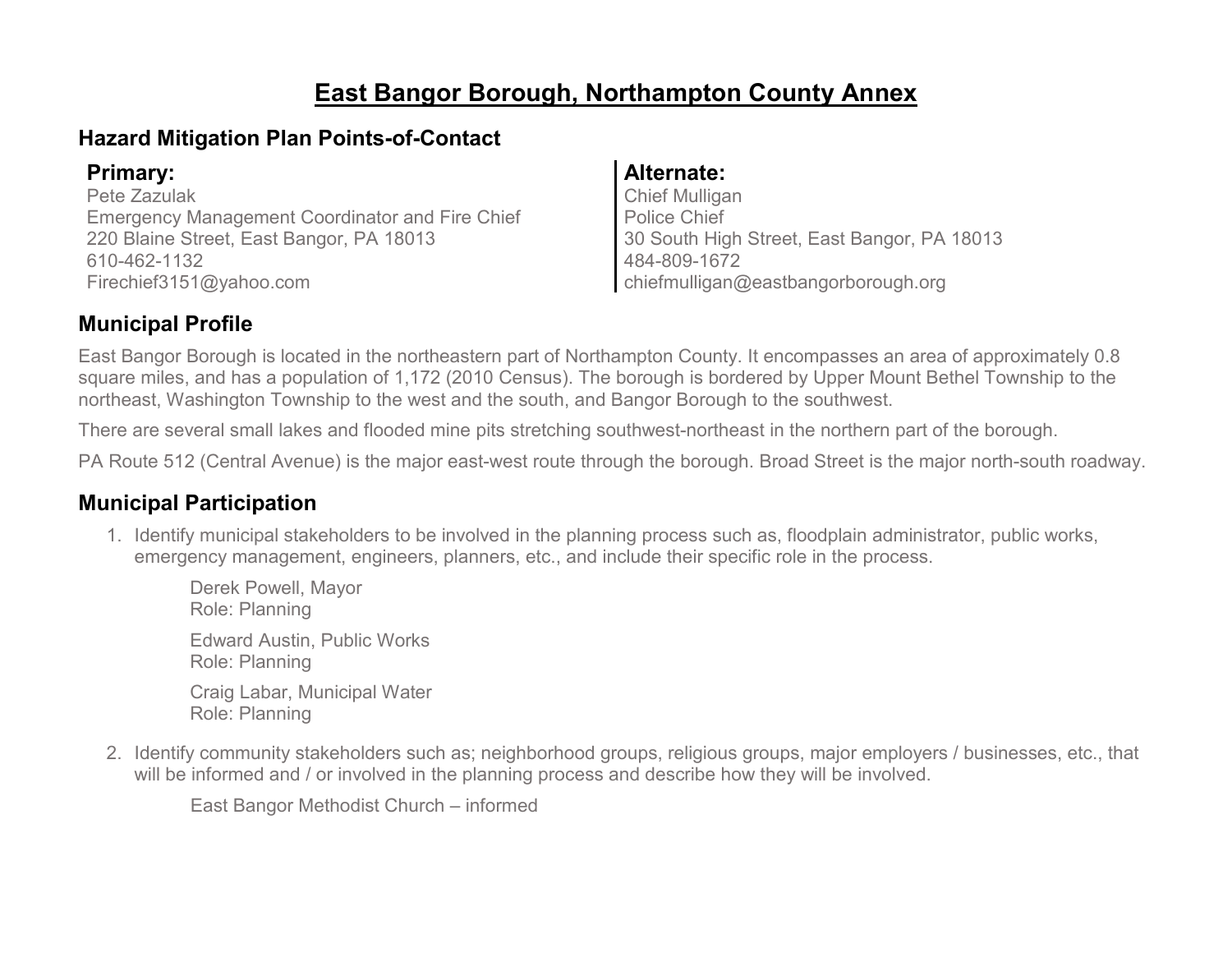### **Municipal Participation –** *continued*

3. Describe how the public **will be engaged** in the current planning process examples, newsletters, social media, etc., **and how they were engaged** since the 2013 Hazard Mitigation Plan.

Social media Borough website

### **Compliance with the National Flood Insurance Program (NFIP)**

| <b>Topic</b>                                                                                                                                      | Identify source of information, if<br>different from the one listed.  | <b>Additional Comments</b> |
|---------------------------------------------------------------------------------------------------------------------------------------------------|-----------------------------------------------------------------------|----------------------------|
| <b>1. Staff Resources</b>                                                                                                                         |                                                                       |                            |
| Is the Community Floodplain Administrator (FPA) or NFIP Coordinator certified?                                                                    | <b>Community FPA</b>                                                  | N/A                        |
| Is floodplain management an auxiliary function?                                                                                                   | <b>Community FPA</b>                                                  | N/A                        |
| Provide an explanation of NFIP administration services (e.g., permit review,<br>GGIS, education or outreach, inspections, engineering capability) | <b>Community FPA</b>                                                  | N/A                        |
| What are the barriers to running an effective NFIP program in the community, if<br>any?                                                           | N/A                                                                   |                            |
| 2. Compliance History                                                                                                                             |                                                                       |                            |
| Is the community in good standing with the NFIP?                                                                                                  | State NFIP Coordinator, FEMA NFIP<br>Specialist, or community records | N/A                        |
| Are there any outstanding compliance issues (i.e., current violations)?                                                                           |                                                                       | N/A                        |
| When was the most recent Community Assistance Visits (CAV) or Community<br><b>Assistance Contact (CAC)?</b>                                       |                                                                       | N/A                        |
| Is a CAV or CAC scheduled or needed?                                                                                                              |                                                                       | N/A                        |
| 3. Regulation                                                                                                                                     |                                                                       |                            |
| When did the community enter the NFIP?                                                                                                            | <b>NFIP Community Status Book</b>                                     | N/A                        |
| Are the Flood Insurance Rate Maps (FIRMs) digital or paper? How are residents<br>assisted with mapping?                                           | <b>Community FPA</b>                                                  | N/A                        |
| Do floodplain regulations meet or exceed FEMA or State minimum requirements?<br>If so, in what ways?                                              | <b>Community FPA</b>                                                  | N/A                        |
| Describe the permitting process                                                                                                                   | Community FPA, State, FEMA NFIP                                       | N/A                        |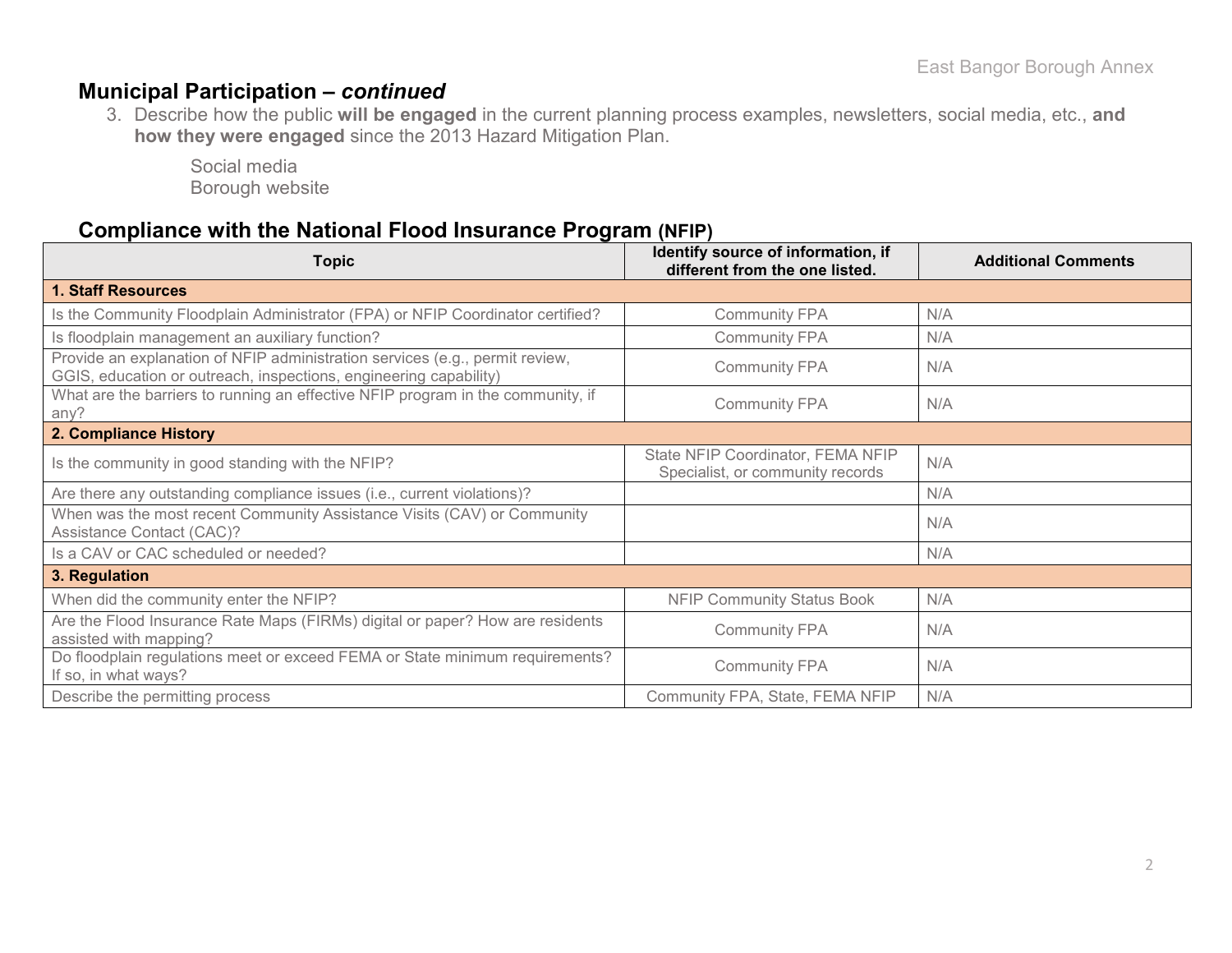#### **Compliance with the National Flood Insurance Program (NFIP) –** *continued*

| <b>Topic</b>                                                                                                                                     | Identify source of information, if<br>different from the one listed.     | <b>Additional Comments</b> |
|--------------------------------------------------------------------------------------------------------------------------------------------------|--------------------------------------------------------------------------|----------------------------|
| <b>4. Insurance Summary</b>                                                                                                                      |                                                                          |                            |
| How many NFIP policies are in the community?<br>What is the total premium and coverage?                                                          | State NFIP Coordinator or<br><b>FEMA NFIP Specialist</b>                 | N/A                        |
| How many claims have been paid in the community? What is the total amount of<br>paid claims? How many substantial damage claims have there been? | FEMA NFIP or Insurance Specialist                                        | N/A                        |
| How many structures are exposed to flood risk within the community?                                                                              | <b>Community FPA or GIS Analyst</b>                                      | N/A                        |
| Describe any areas of flood risk with limited NFIP policy coverage                                                                               | Community FPA or FEMA Insurance<br>Specialist                            | N/A                        |
| 5. Community Rating System (CRS)                                                                                                                 |                                                                          |                            |
| Does the community participate in CRS?                                                                                                           | Community FPA, State, or FEMA NFIP                                       | N/A                        |
| If so, what is the community's CRS Class Ranking?                                                                                                | Flood Insurance Manual<br>(http://www.fema.gov/floodinsurancemanual.gov) | N/A                        |
| What categories and activities provide CRS points and how can the Class be<br>improved?                                                          |                                                                          | N/A                        |
| Does the plan include CRS planning requirements?                                                                                                 | Community FPA, FEMA CRS<br>Coordinator, or ISO representative            | N/A                        |

### **Community Assets**

Community assets are defined to include anything that is important to the character as well as the function of a community, and can be described in four categories, they are; people, economy, natural environment and built environment. Please identify the community assets and location under each category.

- **1. People**
	- Concentrations of vulnerable populations such as the elderly, physically or mentally disabled, non-English speaking, and the medically or chemically dependent.

N/A

 Types of visiting populations where large numbers of people are concentrated such as visitors for special events and students.

N/A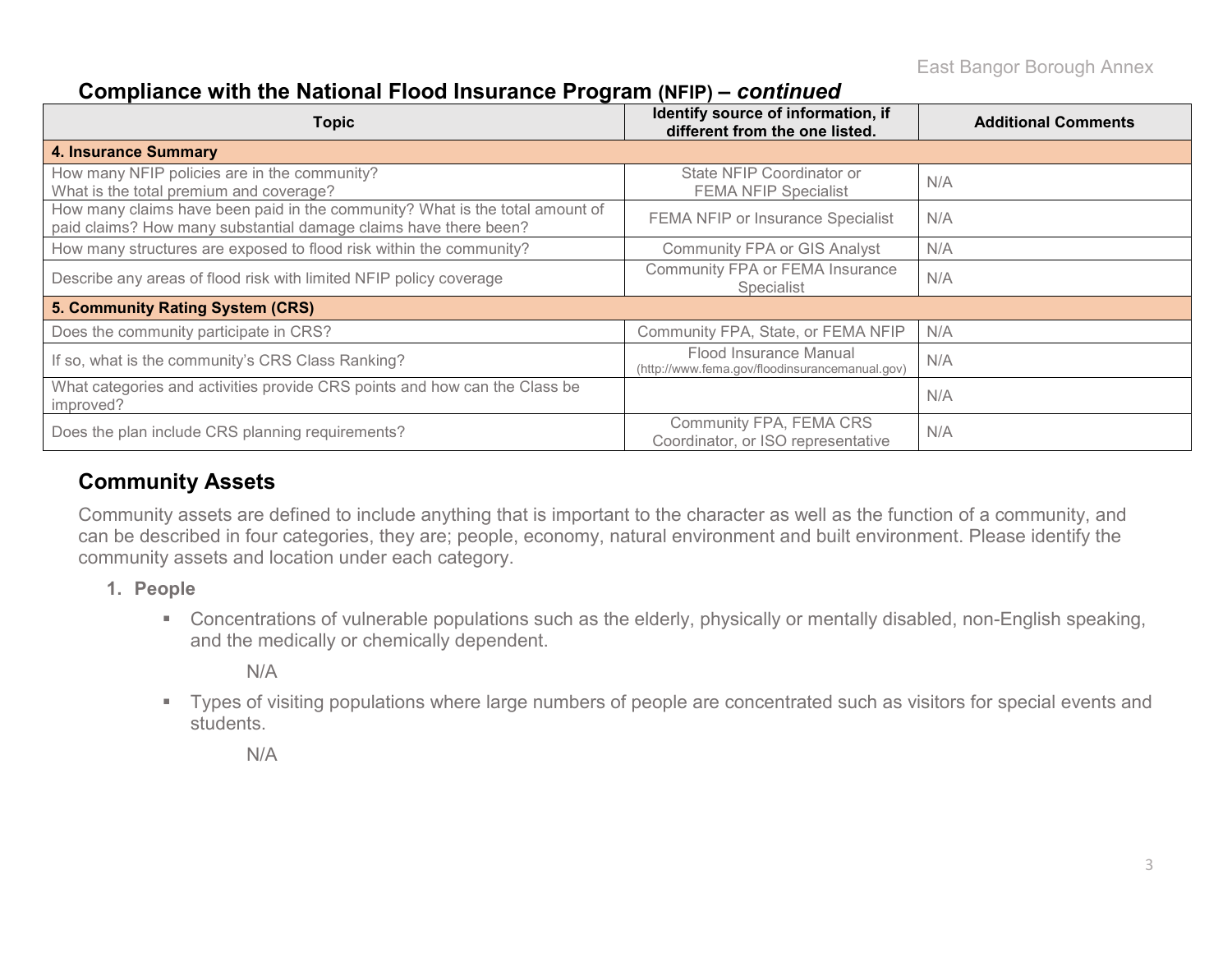#### **Community Assets –** *continued*

#### **2. Economy**

Major employers, primary economic sectors such as agriculture and commercial centers where losses would have a severe impact on the community.

N/A

#### **3. Natural Environment**

Those areas / features that can provide protective functions that reduce the magnitude of hazard events such as, wetlands or riparian areas, and other environmental features important to protect.

N/A

#### **4. Built Environment**

 Existing structures such as, concentrations of buildings that may be more vulnerable to hazards based on location, age, construction type and / or condition of use.

N/A

**Infrastructure systems such as water and wastewater facilities, power utilities, transportation systems,** communication systems, energy pipelines and storage.

East Bangor Municipal Authority Water System

 High potential loss facilities such as, dams, locations that house hazardous materials, military and / or civilian defense installations.

N/A

 Critical facilities such as, hospitals, medical facilities, police and fires stations, emergency operations centers, shelters, schools and airports / heliports.

East Bangor Police East Bangor Fire

Cultural / historical resources such as, museums, parks, stadiums, etc.

N/A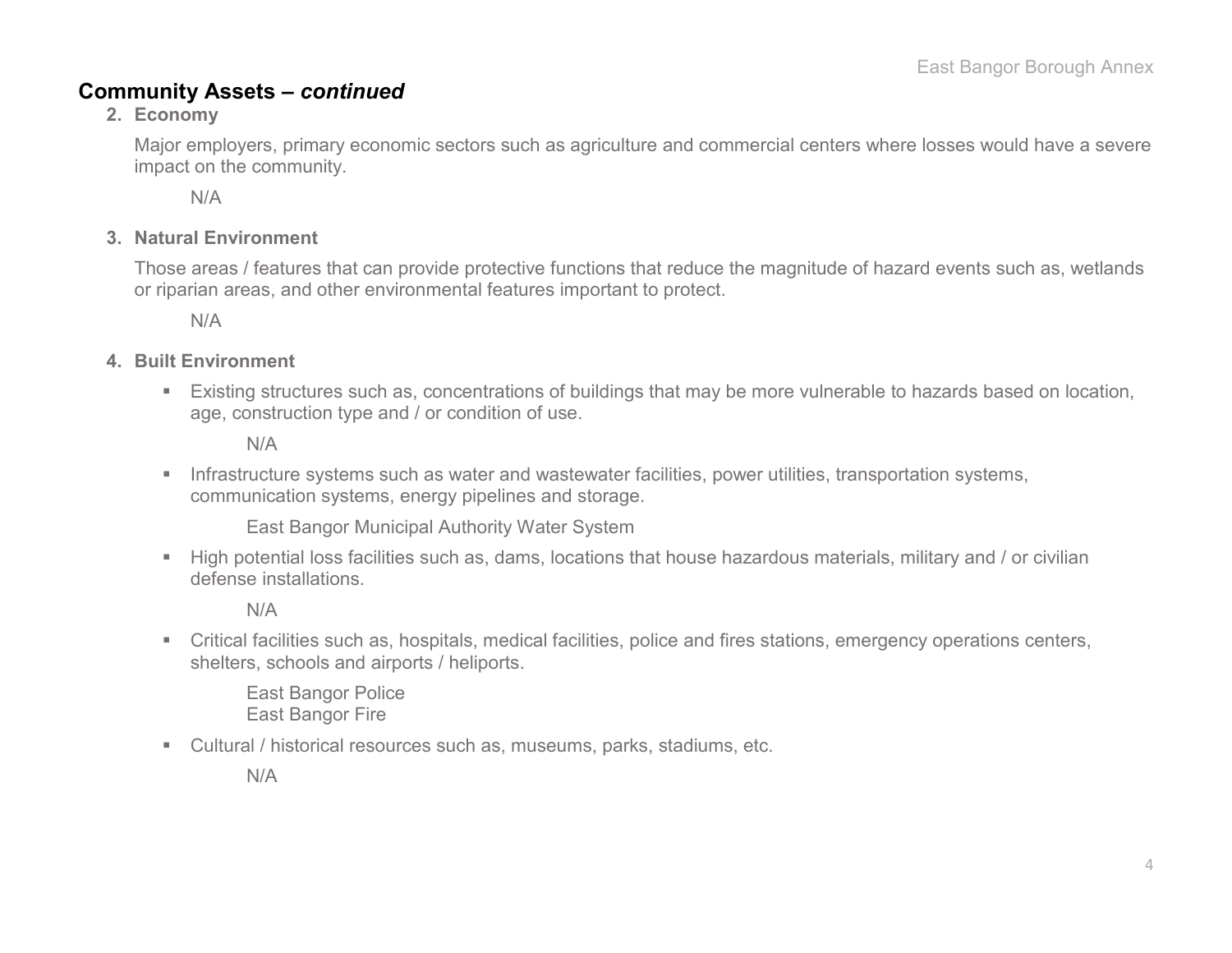# **Capability Assessment**

|            |                                                                        |                       | <b>Status</b>                                                |                      |                                                        | <b>Effect on</b><br><b>Hazard Loss</b>                 | Change                                                 |                                                                                                               | How can                                                                    |                                      |
|------------|------------------------------------------------------------------------|-----------------------|--------------------------------------------------------------|----------------------|--------------------------------------------------------|--------------------------------------------------------|--------------------------------------------------------|---------------------------------------------------------------------------------------------------------------|----------------------------------------------------------------------------|--------------------------------------|
| Capability | $\checkmark$ Regulatory<br>$\checkmark$ Tools<br>$\checkmark$ Programs | Place<br>$\mathbf{a}$ | <b>Date</b><br><b>Adopted</b><br><b>or</b><br><b>Updated</b> | Development<br>Under | Department /<br><b>Agency</b><br>Responsible           | <b>Reduction:</b><br>-Supports<br>-Neutral<br>-Hinders | <b>since 2013</b><br>Plan?<br>+ Positive<br>- Negative | Has the 2013<br><b>Plan been</b><br>integrated into<br>the Regulatory<br><b>Tool/Program</b><br>? If so, how? | these<br>capabilities<br>be expanded<br>and<br>improved to<br>reduce risk? | <b>Additional</b><br><b>Comments</b> |
|            | Comprehensive Plan                                                     | N/A                   |                                                              |                      |                                                        |                                                        |                                                        |                                                                                                               |                                                                            |                                      |
|            | Capital Improvement Plan                                               | N/A                   |                                                              |                      |                                                        |                                                        |                                                        |                                                                                                               |                                                                            |                                      |
|            | Economic Development Plan                                              | N/A                   |                                                              |                      |                                                        |                                                        |                                                        |                                                                                                               |                                                                            |                                      |
|            | Continuity of Operations Plan                                          | N/A                   |                                                              |                      |                                                        |                                                        |                                                        |                                                                                                               |                                                                            |                                      |
| Regulatory | Stormwater Management Plan /<br>Ordinance                              | N/A                   |                                                              |                      |                                                        |                                                        |                                                        |                                                                                                               |                                                                            |                                      |
| ೲ          | Open Space Management Plan<br>(or Parks/Rec., Greenways Plan)          | N/A                   |                                                              |                      |                                                        |                                                        |                                                        |                                                                                                               |                                                                            |                                      |
|            | <b>Natural Resource Protection Plan</b>                                | N/A                   |                                                              |                      |                                                        |                                                        |                                                        |                                                                                                               |                                                                            |                                      |
| Planning   | <b>Transportation Plan</b>                                             | N/A                   |                                                              |                      |                                                        |                                                        |                                                        |                                                                                                               |                                                                            |                                      |
|            | <b>Historic Preservation Plan</b>                                      | N/A                   |                                                              |                      |                                                        |                                                        |                                                        |                                                                                                               |                                                                            |                                      |
| $\div$     | Floodplain Management Plan                                             | N/A                   |                                                              |                      |                                                        |                                                        |                                                        |                                                                                                               |                                                                            |                                      |
|            | <b>Farmland Preservation</b>                                           | N/A                   |                                                              |                      |                                                        |                                                        |                                                        |                                                                                                               |                                                                            |                                      |
|            | <b>Evacuation Plan</b>                                                 | N/A                   |                                                              |                      |                                                        |                                                        |                                                        |                                                                                                               |                                                                            |                                      |
|            | Disaster Recovery Plan                                                 | N/A                   |                                                              |                      |                                                        |                                                        |                                                        |                                                                                                               |                                                                            |                                      |
|            | <b>Hazard Mitigation Plan</b>                                          | $\times$              | 11/2018                                                      |                      | Fire Chief /<br>Emergency<br>Management<br>Coordinator | S                                                      | N/A                                                    | N/A                                                                                                           | N/A                                                                        |                                      |
|            | <b>Emergency Operations Plan</b>                                       | $\times$              | 5/2020                                                       |                      |                                                        |                                                        |                                                        |                                                                                                               |                                                                            |                                      |
|            | <b>Zoning Regulations</b>                                              | N/A                   |                                                              |                      |                                                        |                                                        |                                                        |                                                                                                               |                                                                            |                                      |
|            | <b>Floodplain Regulations</b>                                          | N/A                   |                                                              |                      |                                                        |                                                        |                                                        |                                                                                                               |                                                                            |                                      |
|            | <b>NFIP Participation</b>                                              | N/A                   |                                                              |                      |                                                        |                                                        |                                                        |                                                                                                               |                                                                            |                                      |
|            | <b>Building Code</b>                                                   | N/A                   |                                                              |                      |                                                        |                                                        |                                                        |                                                                                                               |                                                                            |                                      |
|            | Fire Code                                                              | N/A                   |                                                              |                      |                                                        |                                                        |                                                        |                                                                                                               |                                                                            |                                      |
|            | Other                                                                  | N/A                   |                                                              |                      |                                                        |                                                        |                                                        |                                                                                                               |                                                                            |                                      |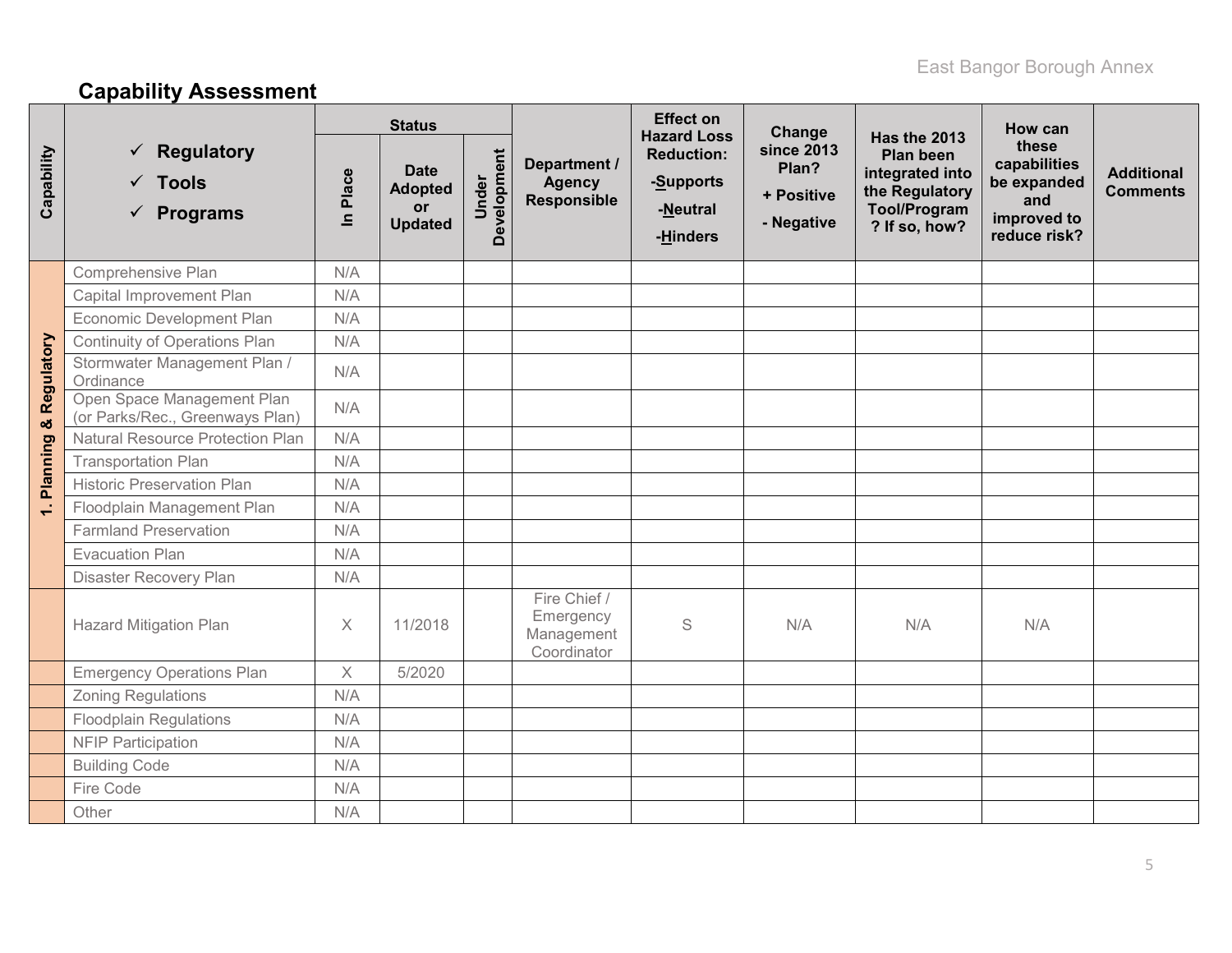# **Capability Assessment –** *continued*

| ability<br>ã<br>ပ | $\checkmark$ Staff<br><b>Personnel</b><br>✓<br><b>Resources</b><br>✓                                                             | <b>Yes</b> | <b>No</b> | Department /<br><b>Agency</b>                          | <b>Change since</b><br>2013 Plan?<br>+ Positive<br>- Negative | How can these<br>capabilities be<br>expanded and<br>improved to<br>reduce risk? | <b>Additional</b><br><b>Comments</b> |
|-------------------|----------------------------------------------------------------------------------------------------------------------------------|------------|-----------|--------------------------------------------------------|---------------------------------------------------------------|---------------------------------------------------------------------------------|--------------------------------------|
|                   | Planners (with land use / land development knowledge)                                                                            |            | $\times$  |                                                        |                                                               |                                                                                 |                                      |
|                   | Planners or engineers (with natural and / or human-caused hazards<br>knowledge)                                                  |            | $\chi$    |                                                        |                                                               |                                                                                 |                                      |
| Technology        | Engineers or professionals trained in building and / or infrastructure<br>construction practices (including building inspectors) |            | $\times$  |                                                        |                                                               |                                                                                 |                                      |
| ಯ                 | <b>Emergency Manager</b>                                                                                                         | X          |           | Fire Chief /<br>Emergency<br>Management<br>Coordinator |                                                               |                                                                                 |                                      |
|                   | Floodplain administrator / manager                                                                                               |            | X         |                                                        |                                                               |                                                                                 |                                      |
| Administrative    | Land surveyors                                                                                                                   |            | $\times$  |                                                        |                                                               |                                                                                 |                                      |
|                   | Staff familiar with the hazards of the community                                                                                 |            | X         |                                                        |                                                               |                                                                                 |                                      |
| $\overline{N}$    | Personnel skilled in Geographical Information Systems (GIS) and /<br>or FEMA's HAZUS program                                     |            | $\times$  |                                                        |                                                               |                                                                                 |                                      |
|                   | Grant writers or fiscal staff to handle large / complex grants                                                                   |            | $\times$  |                                                        |                                                               |                                                                                 |                                      |
|                   | Other                                                                                                                            |            | X         |                                                        |                                                               |                                                                                 |                                      |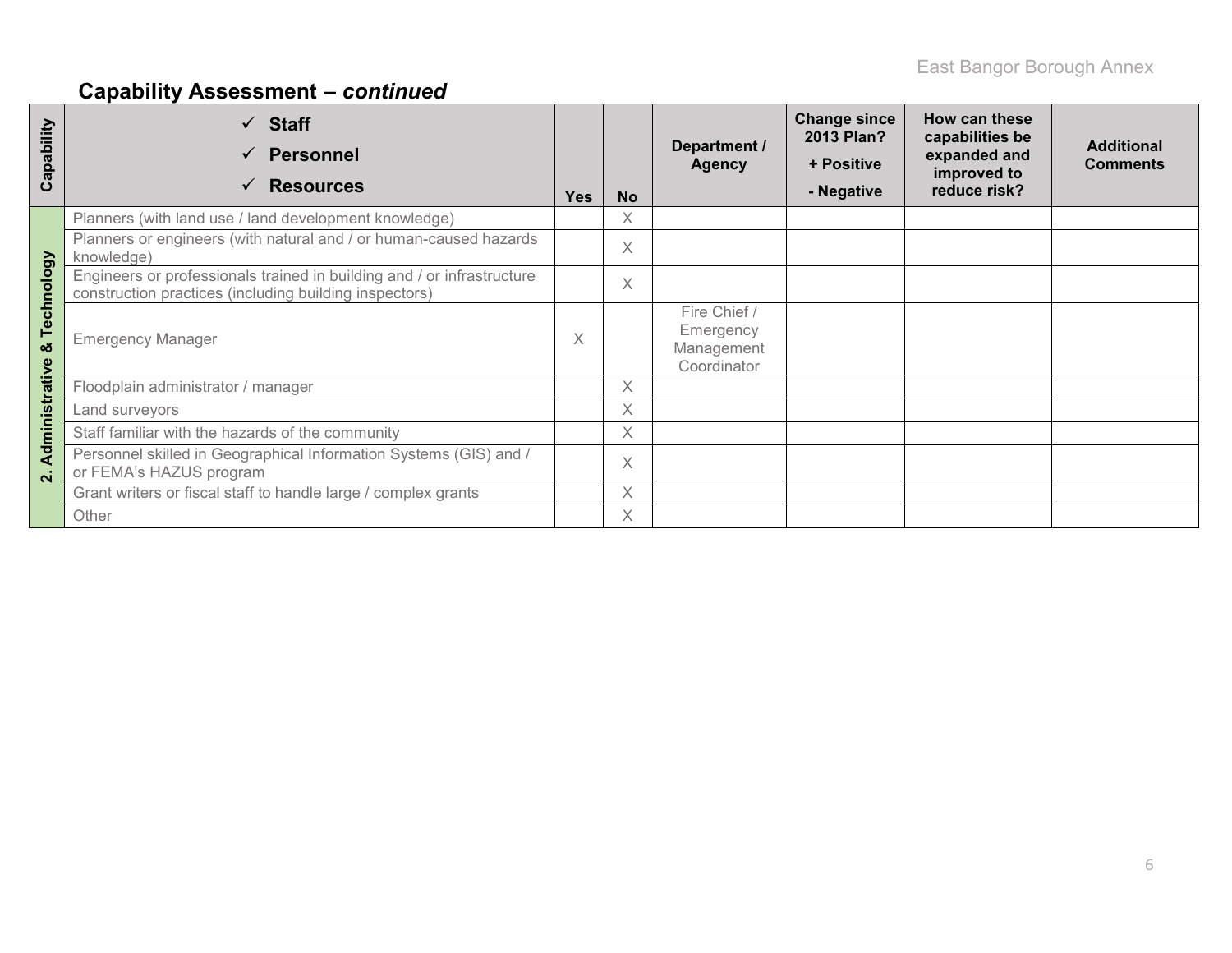# **Capability Assessment –** *continued*

| Capability                         |                                                         | <b>Yes</b> | <b>No</b>                | Department /<br><b>Agency</b> | <b>Change since</b><br>2013 Plan?<br>+ Positive<br>- Negative | How can these<br>capabilities be<br>expanded and<br>improved to<br>reduce risk? | <b>Additional</b><br><b>Comments</b> |
|------------------------------------|---------------------------------------------------------|------------|--------------------------|-------------------------------|---------------------------------------------------------------|---------------------------------------------------------------------------------|--------------------------------------|
|                                    | Capital improvement programming                         |            | $\checkmark$<br>$\wedge$ |                               | N/A                                                           | N/A                                                                             | N/A                                  |
| $\boldsymbol{\omega}$              | <b>Community Development Block Grants (CDBG)</b>        |            | $\times$                 |                               | N/A                                                           | N/A                                                                             | N/A                                  |
| $\bullet$<br>š                     | Special purposes taxes                                  |            | $\chi$                   |                               | N/A                                                           | N/A                                                                             | N/A                                  |
| $\circ$<br>$\boldsymbol{\omega}$   | Gas / Electricity utility fees                          |            | X                        |                               | N/A                                                           | N/A                                                                             | N/A                                  |
| $\mathbf{R}^{\boldsymbol{\Theta}}$ | Water / Sewer fees                                      |            | X.                       |                               | N/A                                                           | N/A                                                                             | N/A                                  |
| Cial                               | Stormwater utility fees                                 |            | X                        |                               | N/A                                                           | N/A                                                                             | N/A                                  |
| Ē                                  | Development impact fees                                 |            | X.                       |                               | N/A                                                           | N/A                                                                             | N/A                                  |
| Eina                               | General obligation, revenue, and / or special tax bonds |            | X                        |                               | N/A                                                           | N/A                                                                             | N/A                                  |
| က                                  | Partnering arrangements or intergovernmental agreements |            | $\times$                 |                               | N/A                                                           | N/A                                                                             | N/A                                  |
|                                    | Other                                                   |            | X.                       |                               | N/A                                                           | N/A                                                                             | N/A                                  |

| Capability    | $\checkmark$<br>Program<br>Organization                                                                                                                           | <b>Yes</b> | <b>No</b> | Department /<br><b>Agency</b> | <b>Change since</b><br>2013 Plan?<br>+ Positive<br>- Negative | How can these<br>capabilities be<br>expanded and<br>improved to<br>reduce risk? | <b>Additional</b><br><b>Comments</b> |
|---------------|-------------------------------------------------------------------------------------------------------------------------------------------------------------------|------------|-----------|-------------------------------|---------------------------------------------------------------|---------------------------------------------------------------------------------|--------------------------------------|
|               | <b>Firewise Communities Certification</b>                                                                                                                         |            | X         |                               | N/A                                                           |                                                                                 |                                      |
|               | <b>StormReady Certification</b>                                                                                                                                   |            | X         |                               | N/A                                                           |                                                                                 |                                      |
|               | Natural disaster or safety-related school programs                                                                                                                |            | Χ         |                               | N/A                                                           |                                                                                 |                                      |
| Outreach<br>ಯ | Ongoing public education or information programs such as,<br>responsible water use, fire safety, household preparedness, and<br>environmental education.          |            | X         |                               | N/A                                                           |                                                                                 |                                      |
| Education     | Public-private partnership initiatives addressing disaster related<br>issues.                                                                                     |            | $\times$  |                               | N/A                                                           |                                                                                 |                                      |
| 4             | Local citizen groups or non-profit organizations focused on<br>environmental protection, emergency preparedness, access and<br>functional needs populations, etc. |            | X         |                               | N/A                                                           |                                                                                 |                                      |
|               | Other                                                                                                                                                             |            | X         |                               | N/A                                                           |                                                                                 |                                      |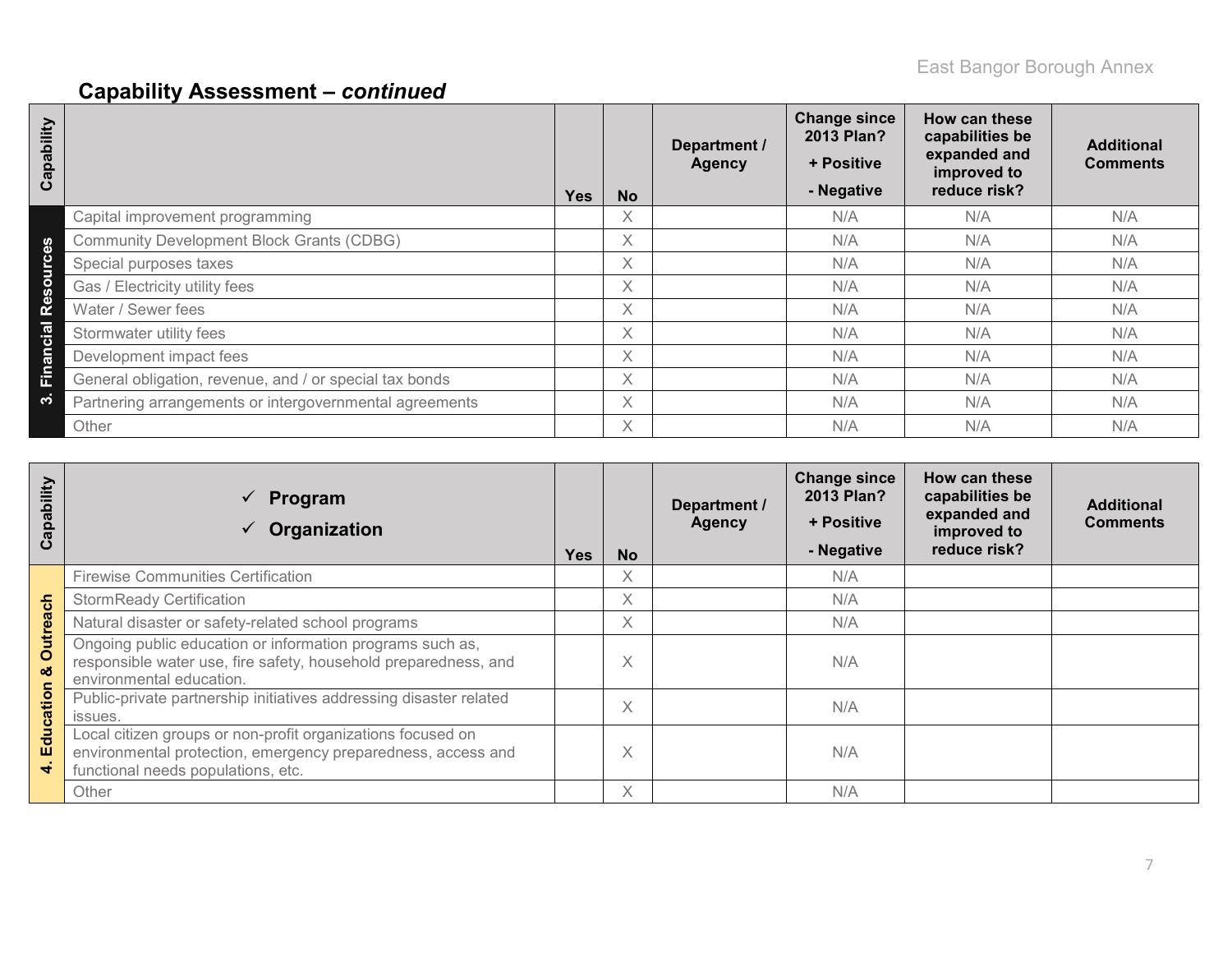## **Capability Assessment –** *continued*

| bility                                  |                                |         | <b>Degree of Capability</b> |      | Change since the 2013 Hazard<br><b>Mitigation Plan?</b> | <b>Additional Comments</b> |  |  |
|-----------------------------------------|--------------------------------|---------|-----------------------------|------|---------------------------------------------------------|----------------------------|--|--|
| ga<br>ပိ                                |                                | Limited | <b>Moderate</b>             | High | If so, how?                                             |                            |  |  |
|                                         | <b>Planning and Regulatory</b> |         | Χ                           |      | N/A                                                     |                            |  |  |
| nent<br>Self                            | Administrative and Technical   |         | X                           |      | N/A                                                     |                            |  |  |
| $\overline{\mathbf{S}}$<br><u>ທີ່ 8</u> | Financial                      |         | Χ                           |      | N/A                                                     |                            |  |  |
|                                         | <b>Education and Outreach</b>  |         |                             |      | N/A                                                     |                            |  |  |

## **Known or Anticipated Future Development / Redevelopment**

| Development /<br><b>Property Name</b> | Type of Development   Number of Structures | Location | <b>Known Hazard Zone</b> | <b>Description / Status</b> |
|---------------------------------------|--------------------------------------------|----------|--------------------------|-----------------------------|
| N/A                                   |                                            |          |                          |                             |

## **Natural & Non-Natural Event History Specific to East Bangor Borough**

| <b>Type of Event and Date(s)</b>        | <b>FEMA Disaster #</b><br>(if applicable) | Local Damage(s) or Loss(es)                                                |  |  |  |  |  |
|-----------------------------------------|-------------------------------------------|----------------------------------------------------------------------------|--|--|--|--|--|
| Pennsylvania COVID-19 Pandemic - 1/2020 | DR-4506-PA                                | Emergency Protective measures to combat COVID-19 Pandemic.                 |  |  |  |  |  |
| Remnants of Hurricane Ida               | DR-4618-PA                                | Assistance to eligible individuals and families affected by this disaster. |  |  |  |  |  |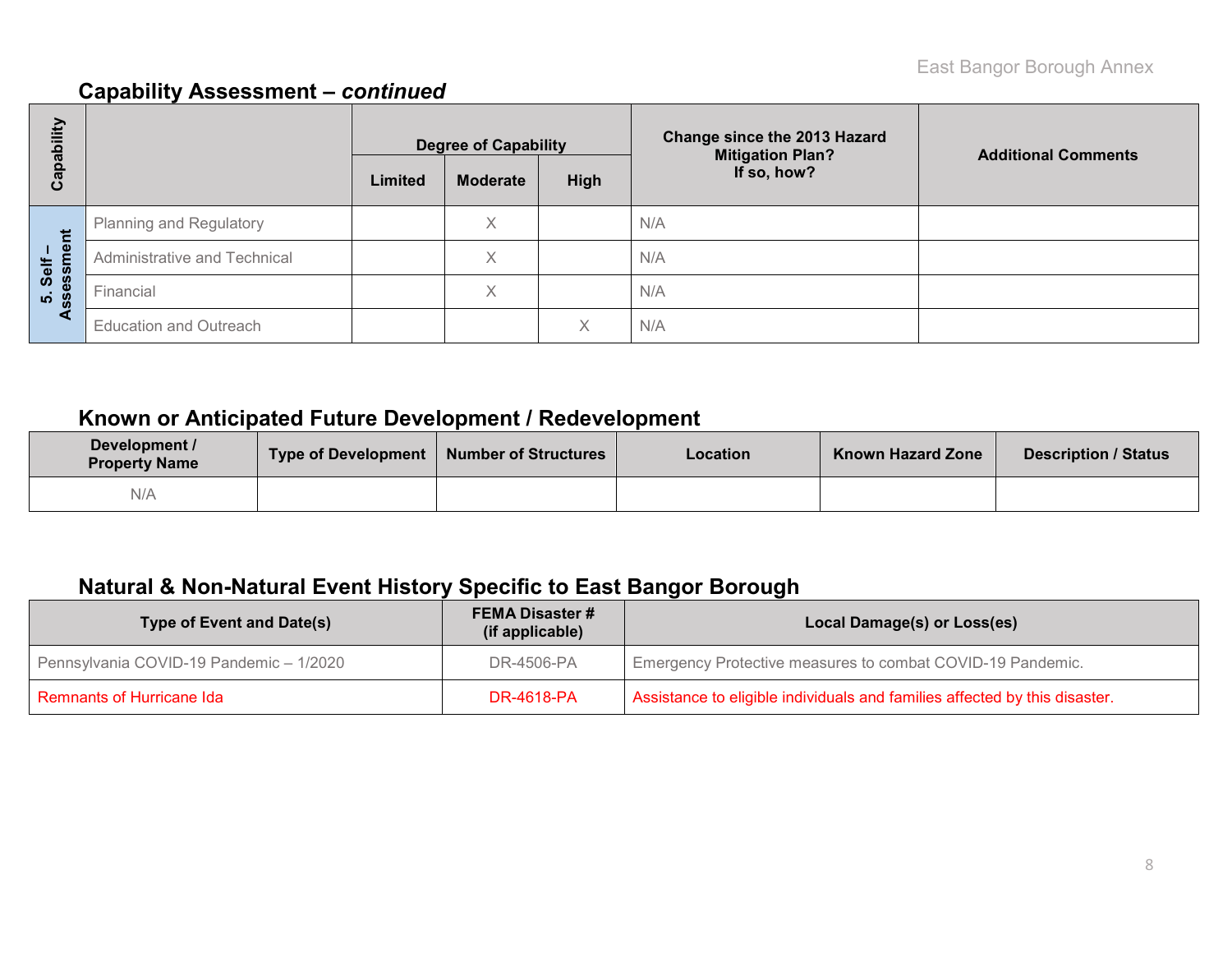# **2013 Municipal Action Plan Status**

|                  |                                                                                                                                                                                                                                                                                                                                                                                                                                                                                                               |                                  |                            | <b>Status</b> |           |              |                            |  |
|------------------|---------------------------------------------------------------------------------------------------------------------------------------------------------------------------------------------------------------------------------------------------------------------------------------------------------------------------------------------------------------------------------------------------------------------------------------------------------------------------------------------------------------|----------------------------------|----------------------------|---------------|-----------|--------------|----------------------------|--|
|                  | <b>Existing Mitigation Action</b><br>(from 2013 Hazard Mitigation Plan)                                                                                                                                                                                                                                                                                                                                                                                                                                       | Progress<br>No Progre<br>Unknown | Progress<br>$\blacksquare$ | Continuous    | Completed | Discontinued | <b>Additional Comments</b> |  |
|                  | Raise road surfaces and increase pipe culvert sizes on N. Broad St. and Capital Blvd.                                                                                                                                                                                                                                                                                                                                                                                                                         |                                  | X                          |               |           |              |                            |  |
| $\overline{2}$   | Work with Northampton County EMS to install backup power at the East<br>Bangor Municipal Authority, Well #34. This project is part of the Northampton Countywide<br>Generator Project, funded through 2008 LPDM.                                                                                                                                                                                                                                                                                              | $\times$                         |                            |               |           |              |                            |  |
| 3                | Retrofit structures located in hazard-prone areas to protect structures from future damage,<br>with repetitive loss and severe repetitive loss properties as priority.<br>Phase 1: Identify appropriate candidates for retrofitting based on cost-effectiveness<br>versus relocation.<br>Phase 2: Where retrofitting is determined to be a viable option, work with property owners<br>toward implementation of that action based on available funding from FEMA and local<br>match availability.             | $\times$                         |                            |               |           |              |                            |  |
| $\boldsymbol{4}$ | Purchase, or relocate structures located in hazard- prone areas to protect structures from<br>future damage, with repetitive loss and severe repetitive loss properties as priority.<br>Phase 1: Identify appropriate candidates for relocation based on cost-effectiveness versus<br>retrofitting.<br>Phase 2: Where relocation is determined to be a viable option, work with property owners<br>toward implementation of that action based on available funding from FEMA and local<br>match availability. | $\times$                         |                            |               |           |              |                            |  |
| 5                | Maintain compliance with and good-standing in the NFIP including adoption and<br>enforcement of floodplain management requirements (e.g. regulating all new and<br>substantially improved construction in Special Hazard Flood Areas), floodplain<br>identification and mapping, and flood insurance outreach to the community.<br>Further, continue to meet and/or exceed the minimum NFIP standards and criteria<br>through the following NFIP- related continued compliance actions identified below.      |                                  |                            | X             |           |              |                            |  |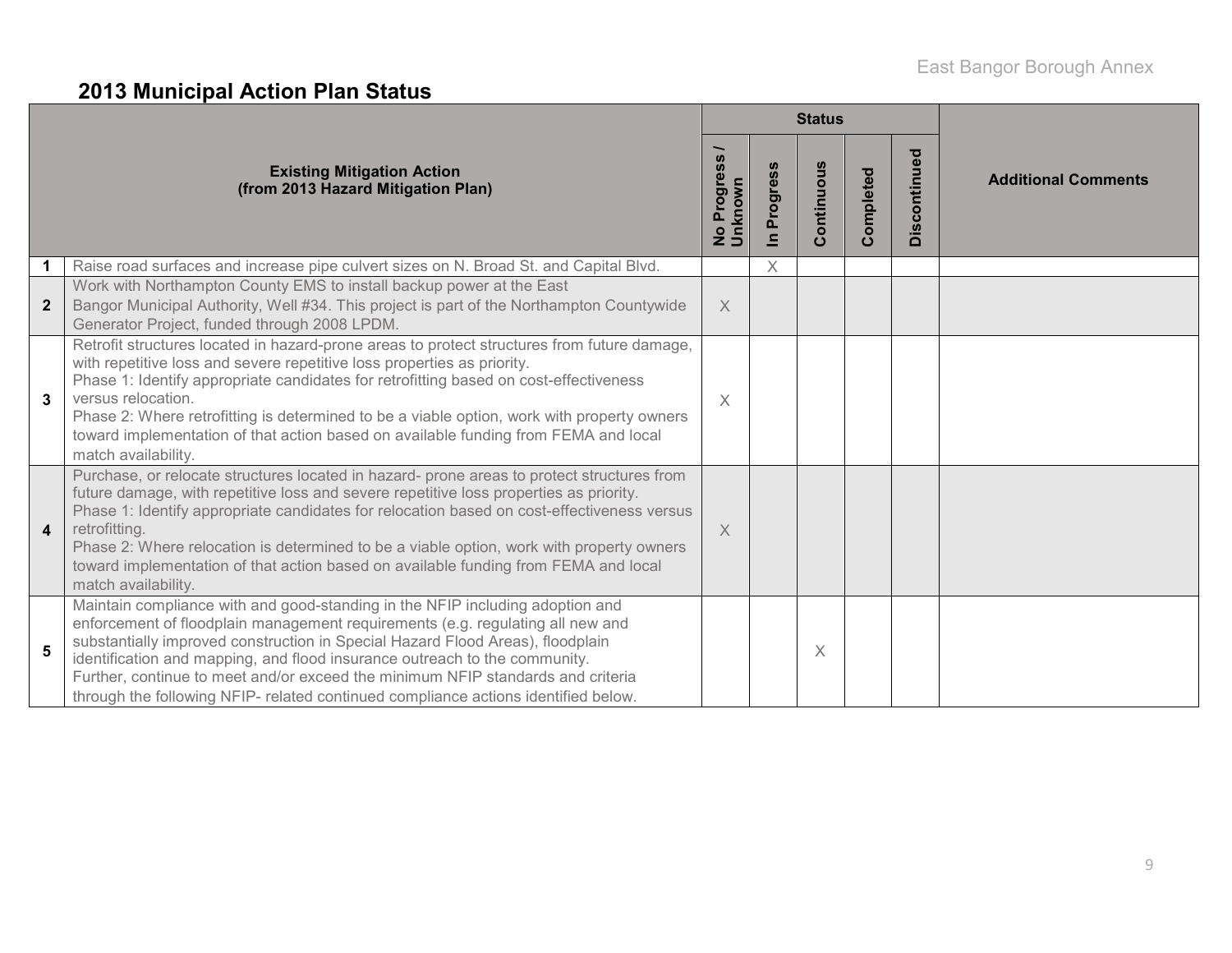# **2013 Municipal Action Plan Status –** *continued*

|                |                                                                                                                                                                                                                                                                                                                                                                                                                                                                                                                                                                                                                                                                                                                                                                                                                                                                                                                                                                                                                                         |                          |                            | <b>Status</b> |           |              |                            |
|----------------|-----------------------------------------------------------------------------------------------------------------------------------------------------------------------------------------------------------------------------------------------------------------------------------------------------------------------------------------------------------------------------------------------------------------------------------------------------------------------------------------------------------------------------------------------------------------------------------------------------------------------------------------------------------------------------------------------------------------------------------------------------------------------------------------------------------------------------------------------------------------------------------------------------------------------------------------------------------------------------------------------------------------------------------------|--------------------------|----------------------------|---------------|-----------|--------------|----------------------------|
|                | <b>Existing Mitigation Action</b><br>(from 2013 Hazard Mitigation Plan)                                                                                                                                                                                                                                                                                                                                                                                                                                                                                                                                                                                                                                                                                                                                                                                                                                                                                                                                                                 | No Progress /<br>Unknown | Progress<br>$\overline{a}$ | Continuous    | Completed | Discontinued | <b>Additional Comments</b> |
| 6              | Conduct and facilitate community and public education and outreach for residents and<br>businesses to include, but not be limited to, the following to promote and effect natural<br>hazard risk reduction:<br>Provide and maintain links to the HMP website, and regularly post notices on the<br>County/municipal homepage(s) referencing the HMP webpages. Prepare and distribute<br>informational letters to flood vulnerable property owners and neighborhood associations,<br>explaining the availability of mitigation grant funding to mitigate their properties, and<br>instructing them on how they can learn more and implement mitigation. Use email<br>notification systems and newsletters to better educate the public on flood insurance, the<br>availability of mitigation grant funding, and personal natural hazard risk reduction<br>measures.<br>Work with neighborhood associations, civic and business groups to disseminate<br>information on flood insurance and the availability of mitigation grant funding. |                          |                            | X             |           |              |                            |
| $\overline{7}$ | Begin the process to adopt higher regulatory standards to manage flood risk (i.e.<br>increased freeboard, cumulative substantial damage / improvements).                                                                                                                                                                                                                                                                                                                                                                                                                                                                                                                                                                                                                                                                                                                                                                                                                                                                                | X                        |                            |               |           |              |                            |
| 8              | Determine if a Community Assistance Visit (CAV) or Community Assistance Contact<br>(CAC) is needed, and schedule if needed.                                                                                                                                                                                                                                                                                                                                                                                                                                                                                                                                                                                                                                                                                                                                                                                                                                                                                                             |                          |                            | X             |           |              |                            |
| 9              | Have designated NFIP Floodplain Administrator (FPA) become a Certified Floodplain<br>Manager through the ASFPM, and pursue relevant continuing education training such as<br>FEMA Benefit-Cost Analysis.                                                                                                                                                                                                                                                                                                                                                                                                                                                                                                                                                                                                                                                                                                                                                                                                                                |                          |                            | X             |           |              |                            |
| 10             | Participate in the Community Rating System (CRS) to further manage flood risk and<br>reduce flood insurance premiums for NFIP policyholders.<br>This shall start with the submission to<br>FEMA-DHS of a Letter of Intent to join CRS, followed by the completion and submission<br>of an application to the program once the community's current compliance with the NFIP<br>is established.                                                                                                                                                                                                                                                                                                                                                                                                                                                                                                                                                                                                                                           |                          |                            | $\times$      |           |              |                            |
| 11             | Archive elevation certificates                                                                                                                                                                                                                                                                                                                                                                                                                                                                                                                                                                                                                                                                                                                                                                                                                                                                                                                                                                                                          |                          |                            | $\times$      |           |              |                            |
| 12             | Continue to support the implementation, monitoring, maintenance, and updating of this<br>Plan, as defined in Section 7.0                                                                                                                                                                                                                                                                                                                                                                                                                                                                                                                                                                                                                                                                                                                                                                                                                                                                                                                |                          |                            | X             |           |              |                            |
| 13             | Complete the ongoing updates of the Comprehensive Emergency Management Plans                                                                                                                                                                                                                                                                                                                                                                                                                                                                                                                                                                                                                                                                                                                                                                                                                                                                                                                                                            |                          |                            | $\times$      |           |              |                            |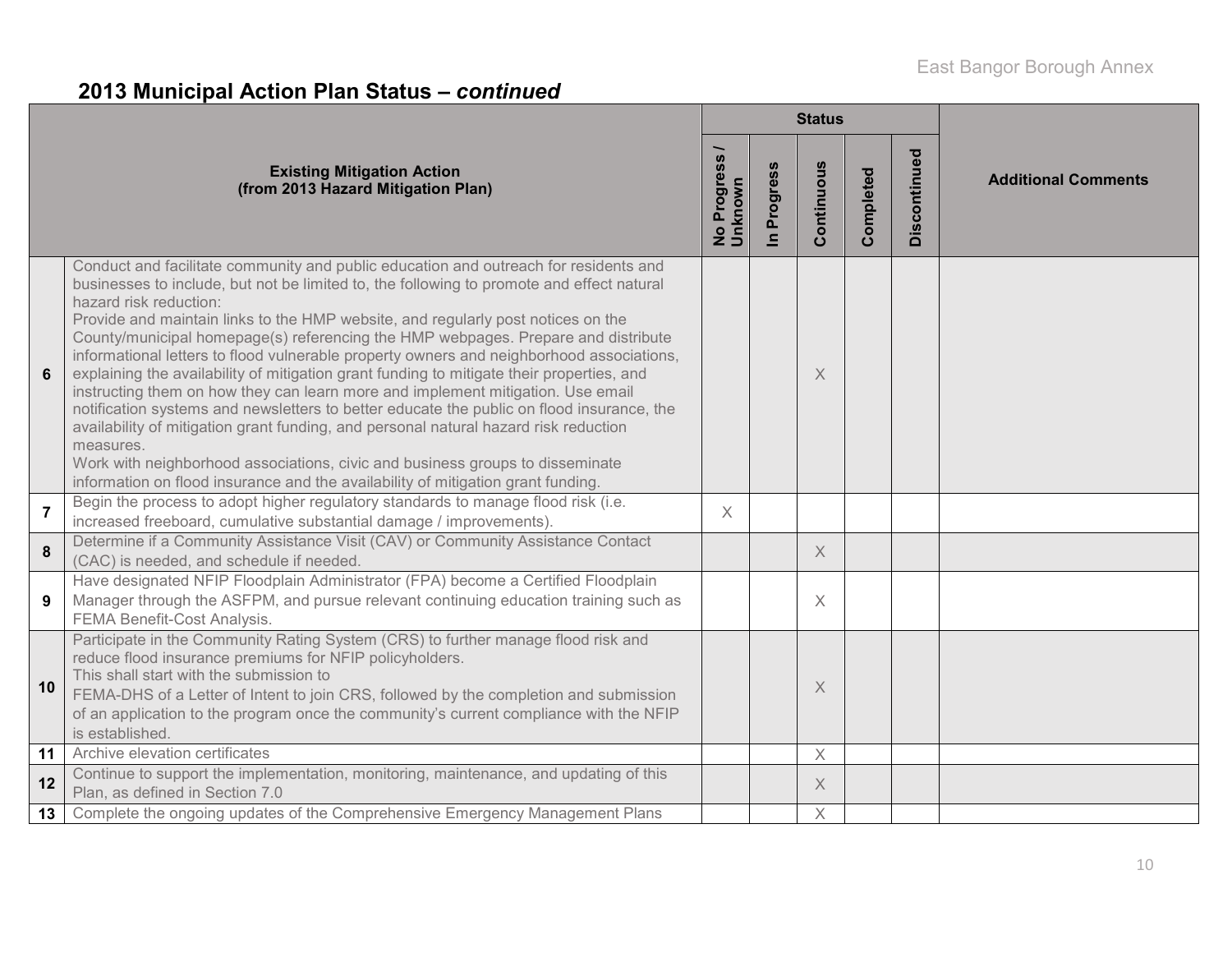#### **2013 Municipal Action Plan Status –** *continued*

|    |                                                                                                                                                                                                                                                                                        |                        |   | <b>Status</b>          |               |                                                 |                            |
|----|----------------------------------------------------------------------------------------------------------------------------------------------------------------------------------------------------------------------------------------------------------------------------------------|------------------------|---|------------------------|---------------|-------------------------------------------------|----------------------------|
|    | <b>Existing Mitigation Action</b><br>(from 2013 Hazard Mitigation Plan)                                                                                                                                                                                                                | ဖွ<br>go<br>$2\bar{5}$ | ත | ontinuo<br>$\mathbf C$ | ompleted<br>Õ | ਠ<br>$\bar{\mathbf{a}}$<br><b>S</b><br>$\Omega$ | <b>Additional Comments</b> |
| 14 | Create/enhance/maintain mutual aid agreements with neighboring communities for<br>continuity of operations.                                                                                                                                                                            |                        |   | $\times$               |               |                                                 |                            |
| 15 | Identify and develop agreements with entities that can provide support with FEMA/PEMA<br>paperwork after disasters; qualified damage assessment personnel - Improve post-<br>disaster capabilities - damage assessment; FEMA/PEMA paperwork compilation,<br>submissions, recordkeeping |                        |   | $\times$               |               |                                                 |                            |
| 16 | Work with regional agencies (i.e. County and PEMA) to help develop damage assessment<br>capabilities at the local level through such things as training programs, certification of<br>qualified individuals (e.g. code officials, floodplain managers, engineers).                     |                        |   | $\checkmark$<br>∧      |               |                                                 |                            |

#### **Notes:**

**1.** Actions not carried through to the 2018 Action Plan are so noted.

**2.** To maintain National Flood Insurance Program (NFIP) compliance, actions related to the NFIP were carried through to the 2018 Action Plan even if identified by the municipality as completed.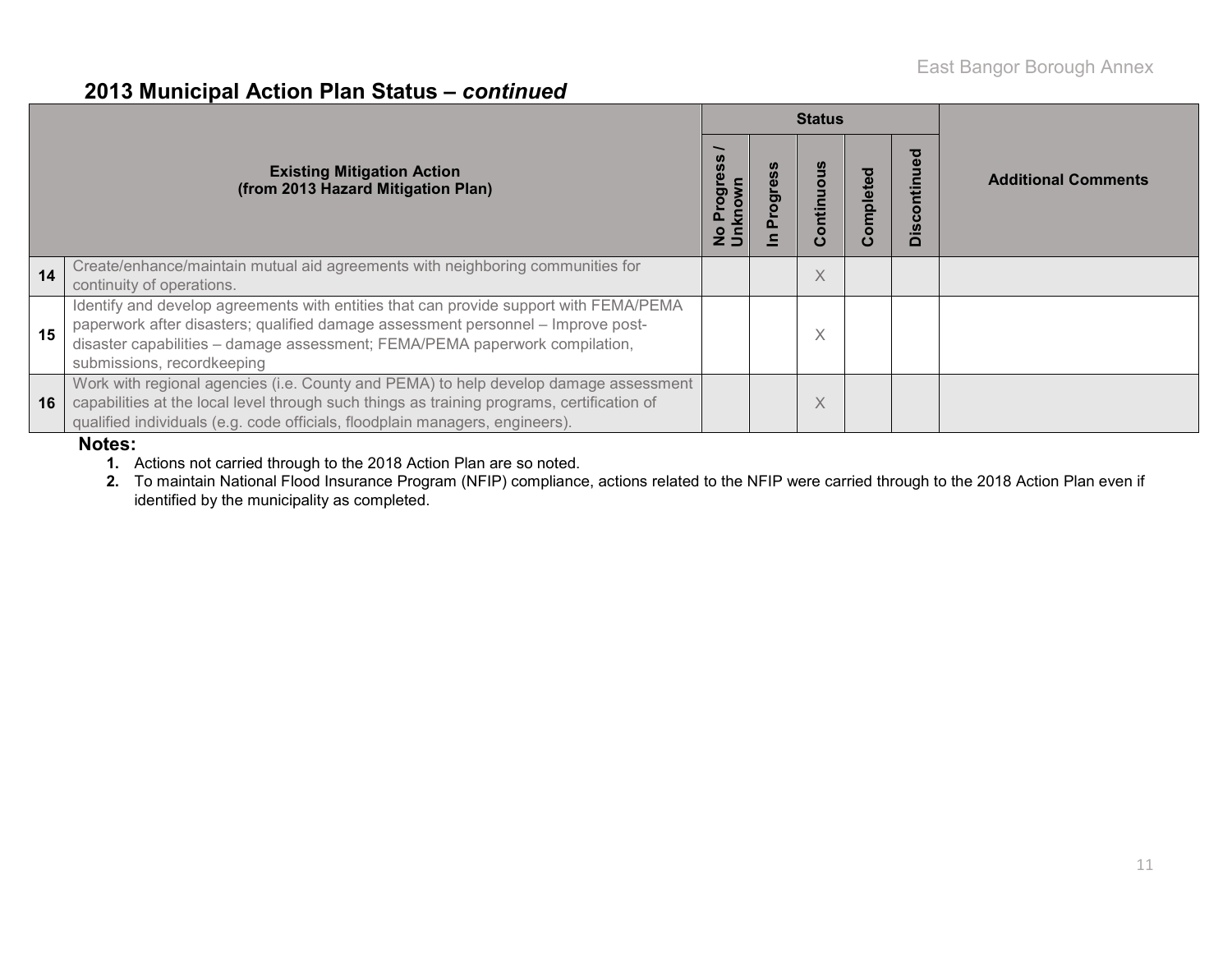# **2018 Mitigation Action Plan**

|              | <b>Mitigation Action</b>                                                                                                                                                                                                                                                                                                                                                                                                                                                                                                        | <b>Mitigation</b><br><b>Technique</b><br><b>Category</b> | Hazard(s)<br><b>Addressed</b> | <b>Priority</b><br>(H/M/L) | <b>Estimated</b><br>Cost                                          | <b>Potential</b><br><b>Funding</b>                                                                                | <b>Lead Agency</b><br>/ Department                                                                                           | Implementation<br><b>Schedule</b>       | <b>Applies to New</b><br>and / or Existing<br><b>Structures</b> |
|--------------|---------------------------------------------------------------------------------------------------------------------------------------------------------------------------------------------------------------------------------------------------------------------------------------------------------------------------------------------------------------------------------------------------------------------------------------------------------------------------------------------------------------------------------|----------------------------------------------------------|-------------------------------|----------------------------|-------------------------------------------------------------------|-------------------------------------------------------------------------------------------------------------------|------------------------------------------------------------------------------------------------------------------------------|-----------------------------------------|-----------------------------------------------------------------|
|              | Raise road surfaces and<br>increase pipe culvert sizes on<br>N. Broad St. and Capital Blvd.                                                                                                                                                                                                                                                                                                                                                                                                                                     | Structure &<br>Infrastructure                            | Flood                         | High                       | High                                                              | Federal<br>Grant<br>Programs                                                                                      | Municipal<br>Public Works                                                                                                    | Short-term<br>(depending on<br>funding) | N/A                                                             |
| $\mathbf{2}$ | Work with Northampton County<br>EMS to install backup power at<br>the East Bangor Municipal<br>Authority, Well #34. This project<br>is part of the Northampton<br>Countywide Generator Project,<br>funded through 2008 LPDM.                                                                                                                                                                                                                                                                                                    | Structure &<br>Infrastructure                            | All Hazards                   | <b>High</b>                | $Low -$<br>Medium<br>(local)<br>share of<br><b>LPDM</b><br>grant) | 2008<br><b>LPDM</b><br>grant;<br>local<br>budget for<br>match                                                     | Municipal<br>public works,<br>working with<br>Northampton<br>County EMS                                                      | Short-term                              | N/A                                                             |
| 3            | Retrofit structures located in<br>hazard-prone areas to protect<br>structures from future damage,<br>with repetitive loss and severe<br>repetitive loss properties as<br>priority.<br>Phase 1: Identify appropriate<br>candidates for retrofitting based<br>on cost-effectiveness versus<br>relocation.<br>Phase 2: Where retrofitting is<br>determined to be a viable<br>option, work with property<br>owners toward implementation<br>of that action based on<br>available funding from FEMA<br>and local match availability. | Structure &<br>Infrastructure                            | Flood                         | Medium -<br>High           | High                                                              | <b>FEMA</b><br>Mitigation<br>Grant<br>Programs<br>and local<br>budget (or<br>property<br>owner) for<br>cost share | Municipality<br>(via Municipal<br>Engineer/NFIP<br>Floodplain<br>Administrator)<br>with support<br>from PEMA,<br><b>FEMA</b> | Long-term<br>(depending on<br>funding)  | Existing                                                        |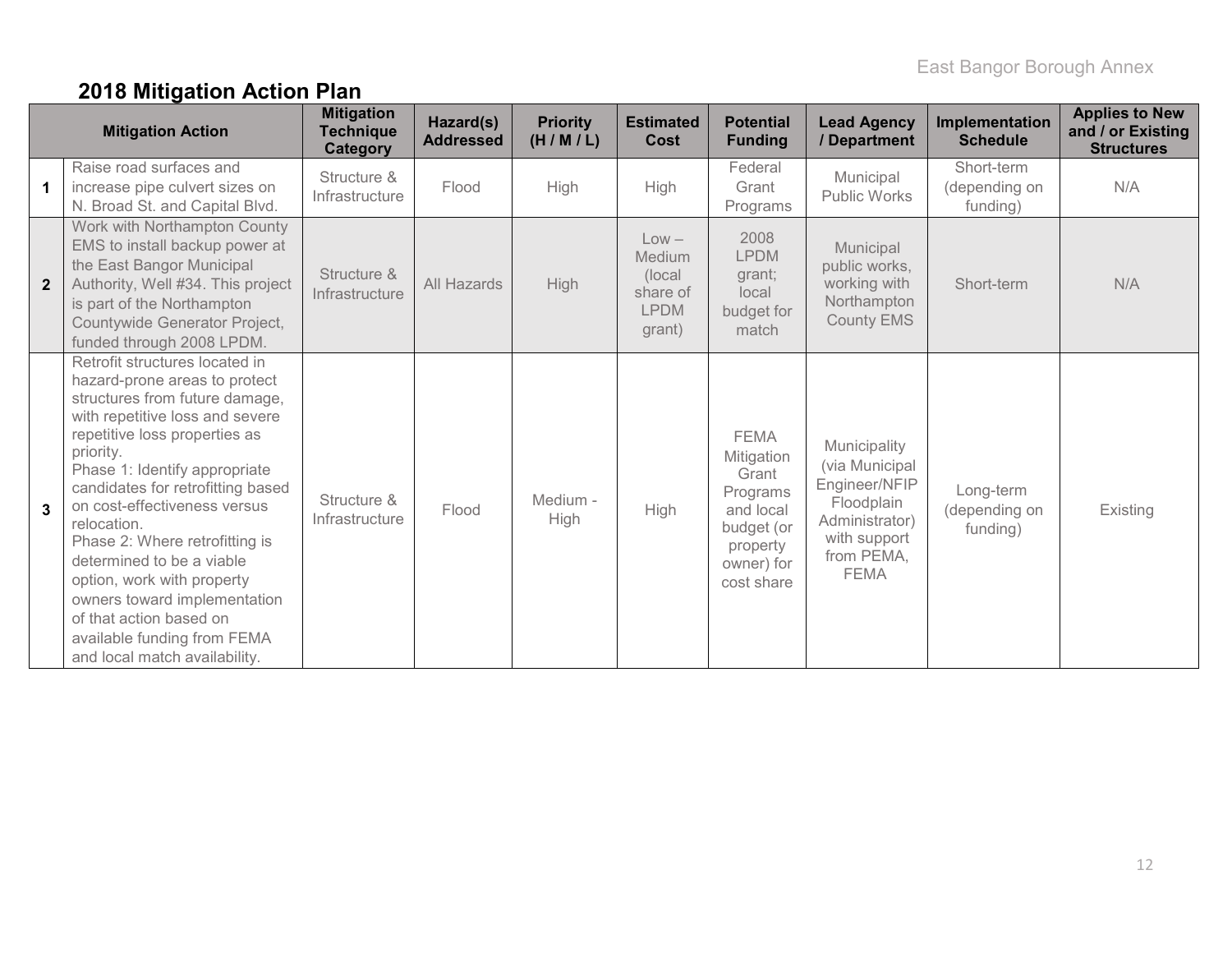|                         | <b>Mitigation Action</b>                                                                                                                                                                                                                                                                                                                                                                                                                                                                                                                     | <b>Mitigation</b><br><b>Technique</b><br>Category | Hazard(s)<br><b>Addressed</b> | <b>Priority</b><br>(H/M/L) | <b>Estimated</b><br>Cost | <b>Potential</b><br><b>Funding</b>                                                                                | <b>Lead Agency</b><br>/ Department                                                                                               | Implementation<br><b>Schedule</b>      | <b>Applies to New</b><br>and / or Existing<br><b>Structures</b> |
|-------------------------|----------------------------------------------------------------------------------------------------------------------------------------------------------------------------------------------------------------------------------------------------------------------------------------------------------------------------------------------------------------------------------------------------------------------------------------------------------------------------------------------------------------------------------------------|---------------------------------------------------|-------------------------------|----------------------------|--------------------------|-------------------------------------------------------------------------------------------------------------------|----------------------------------------------------------------------------------------------------------------------------------|----------------------------------------|-----------------------------------------------------------------|
| $\overline{\mathbf{4}}$ | Purchase, or relocate structures<br>located in hazard- prone areas<br>to protect structures from future<br>damage, with repetitive loss<br>and severe repetitive loss<br>properties as priority. Phase 1:<br>Identify appropriate candidates<br>for relocation based on cost-<br>effectiveness versus retrofitting<br>Phase 2: Where relocation is<br>determined to be a viable<br>option, work with property<br>owners toward implementation<br>of that action based on<br>available funding from FEMA<br>and local match availability.     | Structure &<br>Infrastructure                     | Flood                         | Medium                     | High                     | <b>FEMA</b><br>Mitigation<br>Grant<br>Programs<br>and local<br>budget (or<br>property<br>owner) for<br>cost share | Municipality<br>(via Municipal<br>Engineer/NFIP<br>Floodplain<br>Administrator)<br>with support<br>from PEMA,<br><b>FEMA</b>     | Long-term<br>(depending on<br>funding) | Existing                                                        |
| 5                       | Maintain compliance with and<br>good-standing in the NFIP<br>including adoption and<br>enforcement of floodplain<br>management requirements<br>(e.g. regulating all new and<br>substantially improved<br>construction in Special Hazard<br>Flood Areas), floodplain<br>identification and mapping,<br>and flood insurance outreach<br>to the community. Further,<br>continue to meet and/or<br>exceed the minimum NFIP<br>standards and criteria through<br>the following NFIP- related<br>continued compliance actions<br>identified below. | Local plans<br>&<br>Regulations                   | Flood                         | <b>High</b>                | $Low -$<br>Medium        | Municipal<br><b>Budget</b>                                                                                        | Municipality<br>(via Municipal<br>Engineer/NFIP<br>Floodplain<br>Administrator)<br>with support<br>from PEMA,<br><b>ISO FEMA</b> | Ongoing                                | New &<br>Existing                                               |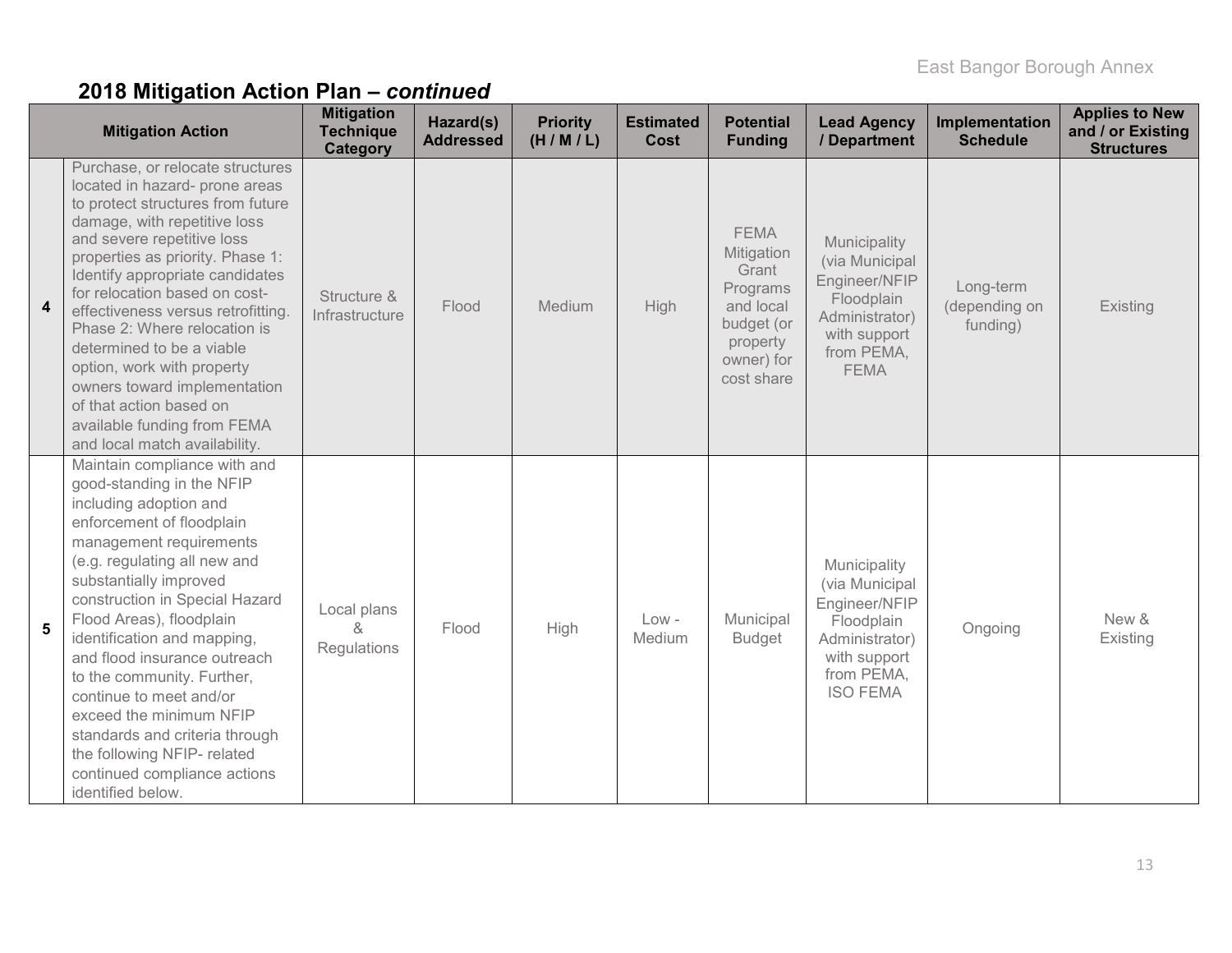| <b>Mitigation Action</b>                                                                                                                                                                                                                                                                                                                                                                                                                                                                                                                                                                                                                                                                                                                                                                                                                                                                                                                                                                                                                                                                                          | <b>Mitigation</b><br><b>Technique</b><br>Category | Hazard(s)<br><b>Addressed</b> | <b>Priority</b><br>(H/M/L) | <b>Estimated</b><br>Cost | <b>Potential</b><br><b>Funding</b> | <b>Lead Agency</b><br>/ Department                                       | Implementation<br><b>Schedule</b> | <b>Applies to New</b><br>and / or Existing<br><b>Structures</b> |
|-------------------------------------------------------------------------------------------------------------------------------------------------------------------------------------------------------------------------------------------------------------------------------------------------------------------------------------------------------------------------------------------------------------------------------------------------------------------------------------------------------------------------------------------------------------------------------------------------------------------------------------------------------------------------------------------------------------------------------------------------------------------------------------------------------------------------------------------------------------------------------------------------------------------------------------------------------------------------------------------------------------------------------------------------------------------------------------------------------------------|---------------------------------------------------|-------------------------------|----------------------------|--------------------------|------------------------------------|--------------------------------------------------------------------------|-----------------------------------|-----------------------------------------------------------------|
| Conduct and facilitate<br>community and public<br>education and outreach for<br>residents and businesses to<br>include, but not be limited to,<br>the following to promote and<br>effect natural hazard risk<br>reduction:<br>Provide and maintain links to<br>the HMP website, and regularly<br>post notices on the<br>County/municipal homepage(s)<br>referencing the HMP<br>webpages. Prepare and<br>distribute informational letters<br>to flood vulnerable property<br>owners and neighborhood<br>associations, explaining the<br>6<br>availability of mitigation grant<br>funding to mitigate their<br>properties, and instructing them<br>on how they can learn more<br>and implement mitigation.<br>Use email notification systems<br>and newsletters to better<br>educate the public on flood<br>insurance, the availability of<br>mitigation grant funding, and<br>personal natural hazard risk<br>reduction measures.<br>Work with neighborhood<br>associations, civic and business<br>groups to disseminate<br>information on flood insurance<br>and the availability of mitigation<br>grant funding. | Education<br>& Awareness                          | All Hazards                   | High                       | Low-<br>Medium           | Municipal<br><b>Budget</b>         | Municipality<br>with support<br>from Planning<br>Partners,<br>PEMA, FEMA | Short-term                        | N/A                                                             |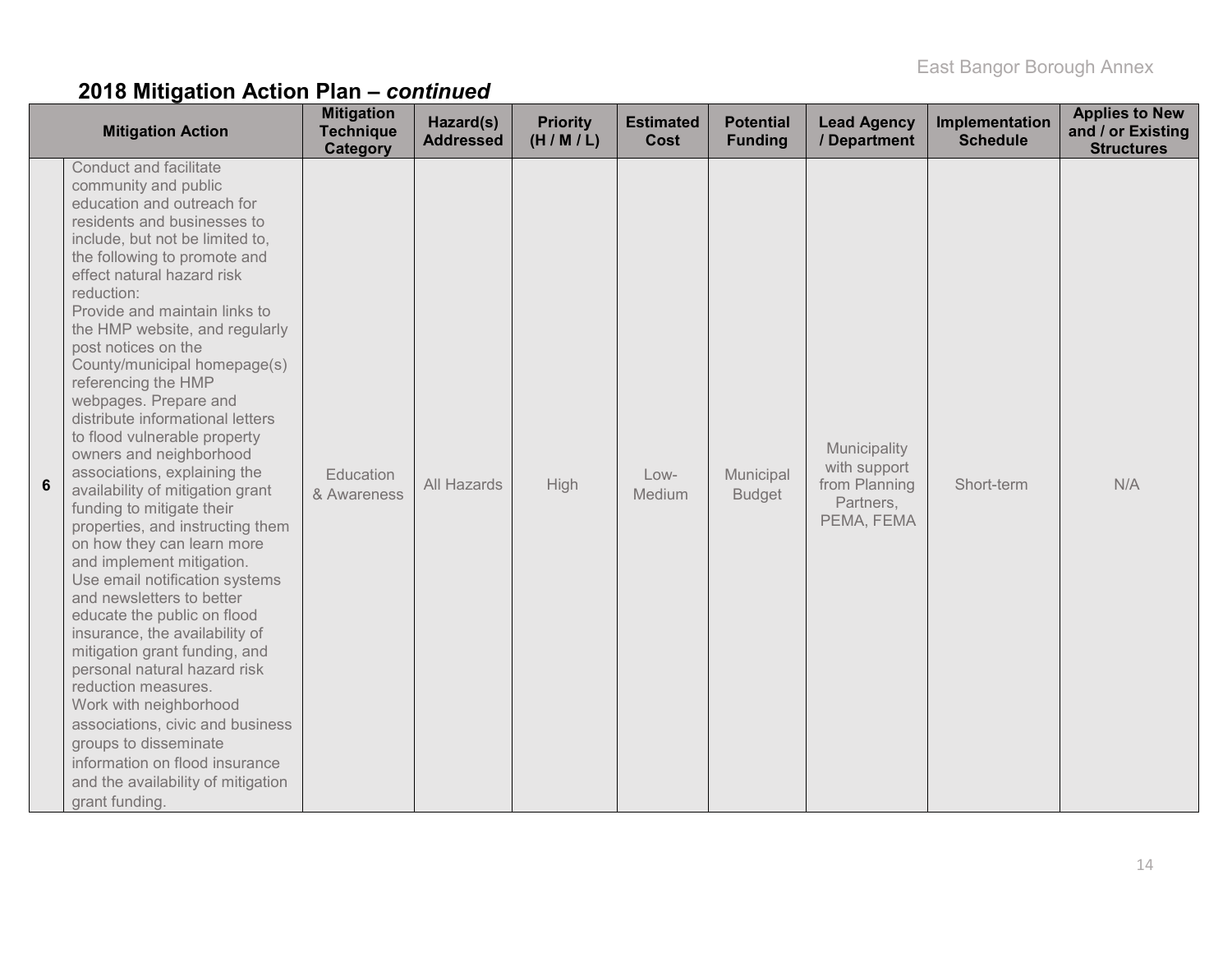|                | <b>Mitigation Action</b>                                                                                                                                                                                                                                                                                                                                                                                           | <b>Mitigation</b><br><b>Technique</b><br><b>Category</b> | Hazard(s)<br><b>Addressed</b> | <b>Priority</b><br>(H/M/L) | <b>Estimated</b><br><b>Cost</b> | <b>Potential</b><br><b>Funding</b> | <b>Lead Agency</b><br>/ Department                                                                                           | Implementation<br><b>Schedule</b>       | <b>Applies to New</b><br>and / or Existing<br><b>Structures</b> |
|----------------|--------------------------------------------------------------------------------------------------------------------------------------------------------------------------------------------------------------------------------------------------------------------------------------------------------------------------------------------------------------------------------------------------------------------|----------------------------------------------------------|-------------------------------|----------------------------|---------------------------------|------------------------------------|------------------------------------------------------------------------------------------------------------------------------|-----------------------------------------|-----------------------------------------------------------------|
| $\overline{7}$ | Begin and/or continue the<br>process to adopt higher<br>regulatory standards to manage<br>flood risk (i.e. increased<br>freeboard, cumulative<br>substantial damage /<br>improvements).                                                                                                                                                                                                                            | Local plans<br>&<br>Regulations                          | Flood                         | High                       | Low                             | Municipal<br><b>Budget</b>         | Municipality<br>(via Municipal<br>Engineer/NFIP<br>Floodplain<br>Administrator)<br>with support<br>from PEMA,<br><b>FEMA</b> | Short-term                              | New &<br>Existing                                               |
| 8              | Determine if a Community<br>Assistance Visit (CAV) or<br><b>Community Assistance Contact</b><br>(CAC) is needed, and schedule<br>if needed.                                                                                                                                                                                                                                                                        | Local plans<br>$\&$<br>Regulations                       | Flood                         | Medium                     | Low                             | Municipal<br><b>Budget</b>         | <b>NFIP</b><br>Floodplain<br>Administrator<br>with support<br>from PADEP,<br>PEMA, FEMA                                      | Short-term                              | N/A                                                             |
| 9              | Have designated NFIP<br>Floodplain Administrator (FPA)<br>become a Certified Floodplain<br>Manager through the ASFPM<br>and/or pursue relevant<br>continuing education training<br>such as FEMA Benefit-Cost<br>Analysis.                                                                                                                                                                                          | Local plans<br>$\alpha$<br>Regulations                   | Flood                         | High                       | Low                             | Municipal<br><b>Budget</b>         | <b>NFIP</b><br>Floodplain<br>Administrator                                                                                   | Short-term<br>(depending on<br>funding) | N/A                                                             |
| 10             | Participate in the Community<br>Rating System (CRS) to further<br>manage flood risk and reduce<br>flood insurance premiums for<br>NFIP policyholders. This shall<br>start with the submission to<br>FEMA-DHS of a Letter of Intent<br>to join CRS, followed by the<br>completion and submission of<br>an application to the program<br>once the community's current<br>compliance with the NFIP is<br>established. | Local plans<br>$\&$<br><b>Regulations</b>                | Flood                         | Medium                     | Low                             | Municipal<br><b>Budget</b>         | <b>NFIP</b><br>Floodplain<br>Administrator<br>with support<br>from PA DEP,<br>PEMA, FEMA                                     | Short-term                              | N/A                                                             |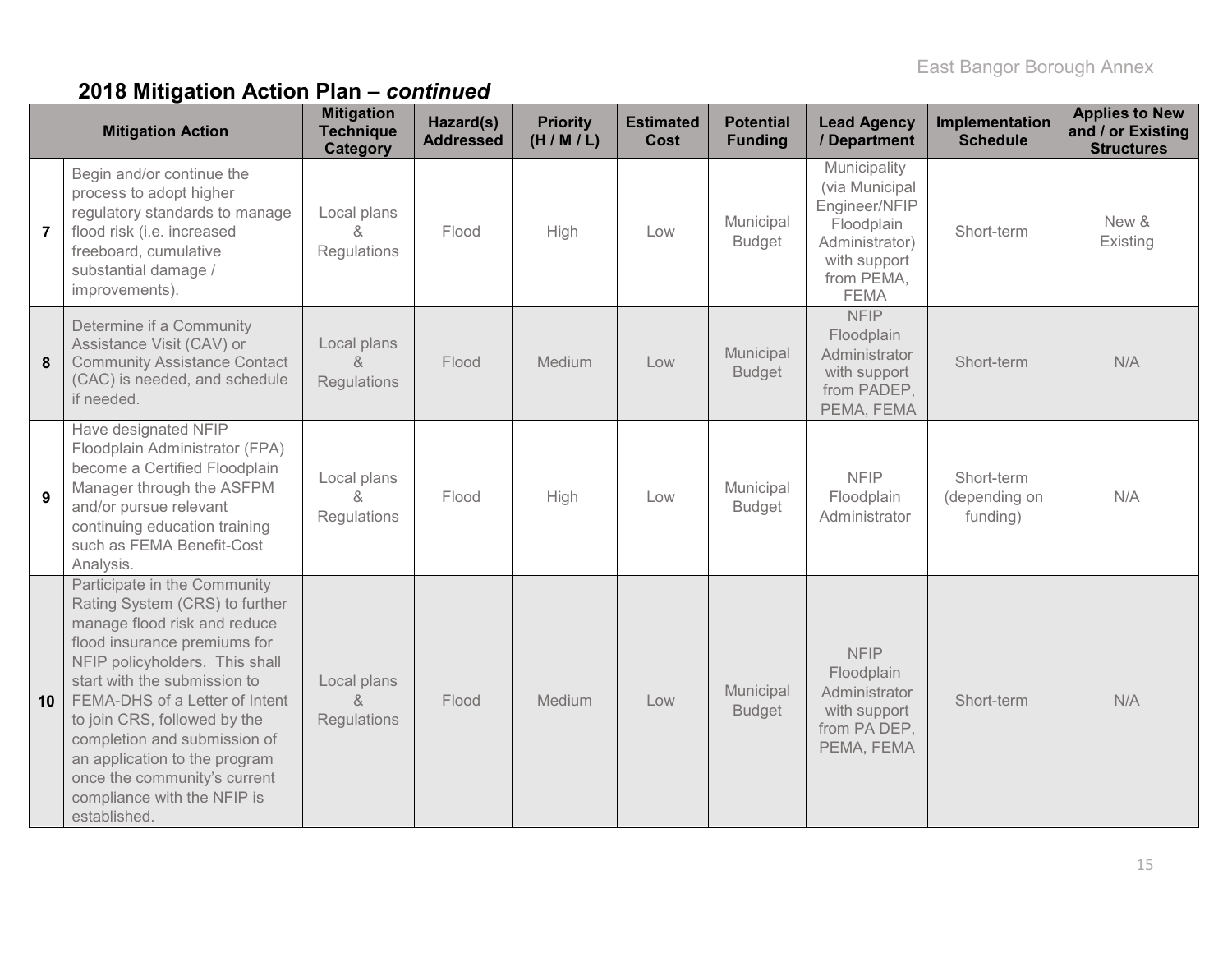|    | <b>Mitigation Action</b>                                                                                                                                                                                                                                                   | <b>Mitigation</b><br><b>Technique</b><br>Category | Hazard(s)<br><b>Addressed</b> | <b>Priority</b><br>(H/M/L) | <b>Estimated</b><br>Cost                  | <b>Potential</b><br><b>Funding</b>                                                                        | <b>Lead Agency</b><br>/ Department                                                                                                                                        | Implementation<br><b>Schedule</b> | <b>Applies to New</b><br>and / or Existing<br><b>Structures</b> |
|----|----------------------------------------------------------------------------------------------------------------------------------------------------------------------------------------------------------------------------------------------------------------------------|---------------------------------------------------|-------------------------------|----------------------------|-------------------------------------------|-----------------------------------------------------------------------------------------------------------|---------------------------------------------------------------------------------------------------------------------------------------------------------------------------|-----------------------------------|-----------------------------------------------------------------|
| 11 | Obtain and archive elevation<br>certificates for NFIP<br>compliance.                                                                                                                                                                                                       | Local plans<br>&<br>Regulations                   | Flood                         | High                       | Low                                       | Municipal<br><b>Budget</b>                                                                                | <b>NFIP</b><br>Floodplain<br>Administrator                                                                                                                                | Ongoing                           | N/A                                                             |
| 12 | Continue to support the<br>implementation, monitoring,<br>maintenance, and updating of<br>this<br>Plan, as defined in Section 7.0                                                                                                                                          | All<br>Categories                                 | All Hazards                   | High                       | $Low -$<br>High (for<br>5-year<br>update) | Municipal<br>Budget,<br>possibly<br><b>FEMA</b><br>Mitigation<br>Grant<br>Funding<br>for 5-year<br>update | Municipality<br>(via mitigation<br>planning point<br>of contacts)<br>with support<br>from Planning<br>Partners<br>(through their<br>Points of<br>Contact),<br><b>PEMA</b> | Ongoing                           | New &<br>Existing                                               |
| 13 | Complete the ongoing updates<br>of the<br><b>Comprehensive Emergency</b><br><b>Management Plans</b>                                                                                                                                                                        | Local plans<br>&<br>Regulations                   | All Hazards                   | High                       | Low                                       | Municipal<br><b>Budget</b>                                                                                | Municipality<br>with support<br>from PEMA                                                                                                                                 | Ongoing                           | New &<br>Existing                                               |
| 14 | Create/enhance/maintain<br>mutual aid agreements with<br>neighboring communities for<br>continuity of operations.                                                                                                                                                          | All<br>Categories                                 | All Hazards                   | High                       | Low                                       | Municipal<br><b>Budget</b>                                                                                | Municipality<br>with support<br>from<br>surrounding<br>municipalities<br>and County                                                                                       | Ongoing                           | New &<br>Existing                                               |
| 15 | Develop and maintain<br>capabilities to process<br>FEMA/PEMA paperwork after<br>disasters; qualified damage<br>assessment personnel -<br>Improve post-disaster<br>capabilities - damage<br>assessment; FEMA/PEMA<br>paperwork compilation,<br>submissions, record keeping. | Education<br>& Awareness                          | All Hazards                   | Medium                     | Medium                                    | Municipal<br><b>Budget</b>                                                                                | Municipality<br>with support<br>from County,<br>PEMA, FEMA                                                                                                                | Short-term                        | N/A                                                             |